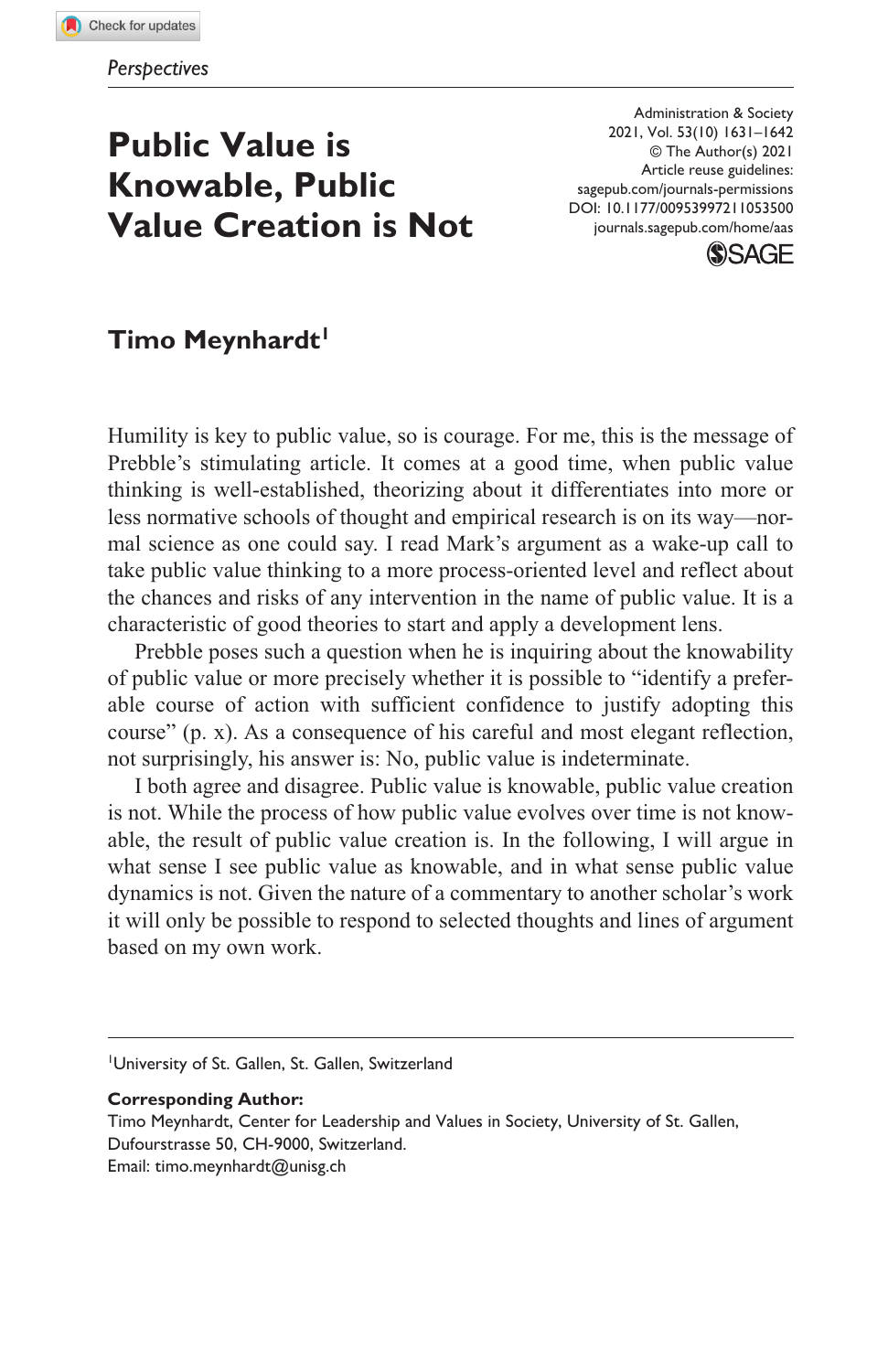## **Starting Points**

To me, the initial promise of public value was to responsibly relate an entrepreneurial attitude in public administration with its historical traditions of being a reliable force for execution of the political will. Among the many lasting impacts of Moore's (1995, 2013) seminal work was to successfully reconsider the relationship between means and ends in the public sector (implementation and execution of law in public administration on the one hand and public policy making on the other). It has been a plea for a reflexive, pluralist, and multidimensional perspective on public administration. Moore's description of a "public manager" engaging for the common good in an entrepreneurial way resonated a lot around the globe. It practically helped save and stabilize professional identities for public servants in troubled times.

Times have changed once again. In stark contrast to the late 20th century discussion on the role of public administration (Western) societies seem to oscillate again back to a more public issue oriented mode, very much like Hirschman (1982) described when he talked about shifting involvements in different phases of history. Whereas the former mode relies more on private concerns with respective claims for public action, the latter is more oriented to acknowledge the role of collective well-being and sense of community. A compelling indicator for this shift is a statement by the British Prime Minister Johnson (2020): "One thing the coronavirus crisis has already proved is that there really is such a thing as society." It is the insight of collective vulnerability wrought by a virus and even more so by climate change which seems to fuel a new debate on the best way to promote the common good, or an organization's contribution to it, namely its public value creation. It remains to be seen whether the role shift of the state during the pandemic, and the new types of private-public partnerships which emerged in the pandemic, will somehow sustain after the crisis. Maybe new practices, for example in health care, will align with the new focus in business on sustainability with its most prominent ESG-criteria for investments (Environmental, Social, Governance) and the global Sustainable Development Goals (SDG). Imagine public valuedriven start-ups at the interface between public administration and the general public, for example, public transport, energy and waste management or even public safety.

In the light of grand challenges (Eisenhardt et al., 2016) with the pandemic, climate change, and digitization being only three current examples, public value thinking can be seen as a way to approach problems which are hard to even understand and even harder to manage. Adaptive problems (Heifetz, 1994) require value judgments, because technical knowledge in a narrow sense is not at hand. In those situations, public value serves as a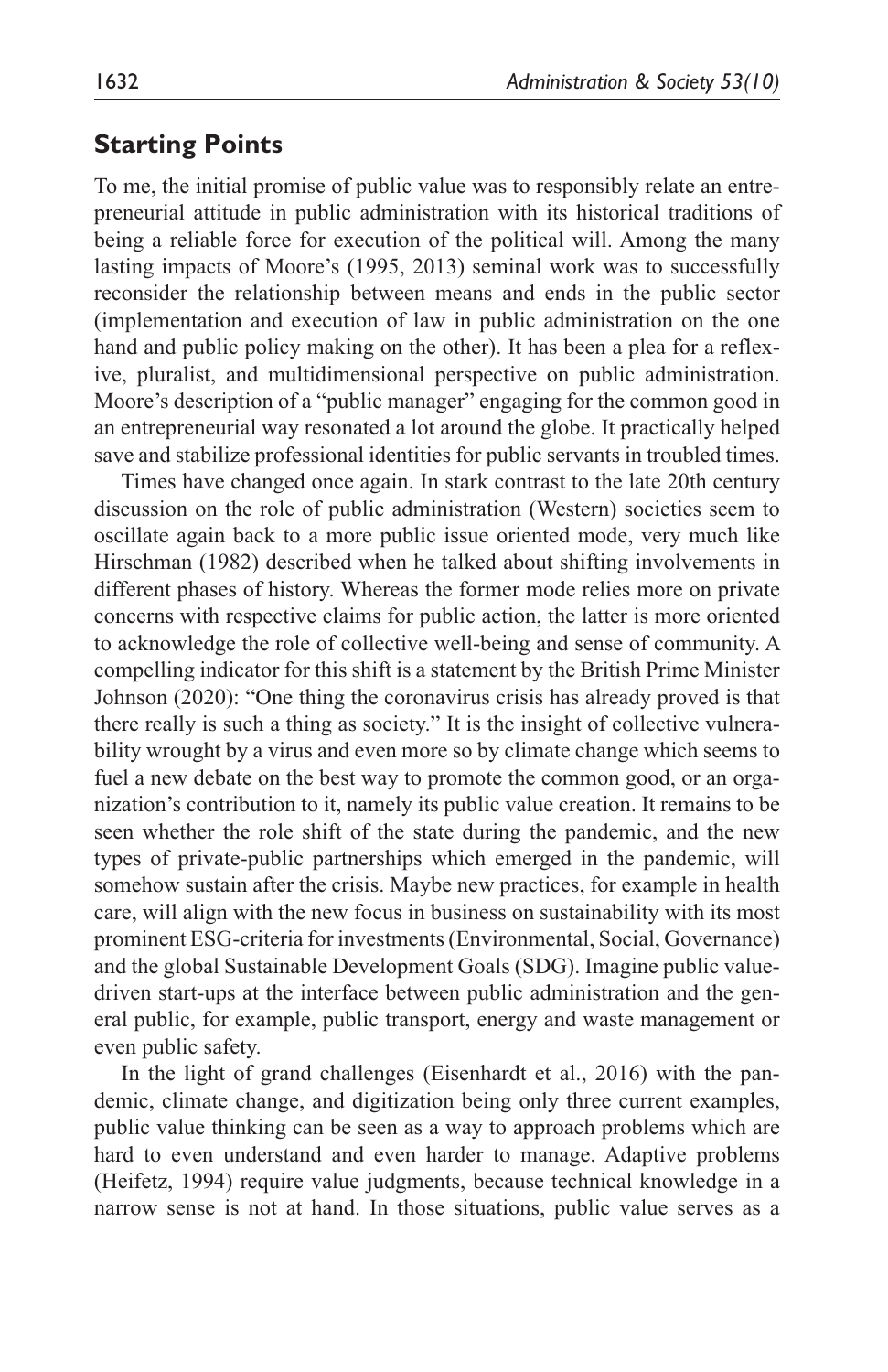purpose to guide action (Meynhardt, 2019). It has to be vague enough to be a useful compass and clumsiness of solutions is not a weakness but an unavoidable characteristic if one strives for a sense of direction amidst pluralist perspectives and competing voices.

The term "public value proposition" (Moore, 1995, 2013) in government refers to its legal obligation to enhance the value for the public, the common good. Basically, it sets out a purpose on how to deal with a complex and wicked problem, where solutions are never just true or false, but better or worse. Enhancing the common good is always a matter of ambiguity, competing values, and a lack of a clear problem formulation in the first place.

Prebble's reference to Gulick's (1937) problem definition does not fully capture those characteristics mentioned. Neither are conditions xyz simply "there," nor is the knowledge under what conditions A give B or the certainty whether B is good. Needless to say, the implication "Do A" does not hold either. Rather a problem definition would need to start with an actual or felt discrepancy in people's (citizen, voters, customers, . . .) sentiments about their social environment. If there is a misalignment, an emerging social conflict or sense of urgency with regard to the viability of a social collective, public value comes into play. One could also say: Public value thinking is a choice to not fight but rather to embrace complexity.

## **Public Value is Knowable**

To me public value has always been a necessary fiction. As I have stated previously, it is ". . .about valuing 'the public,' and more precisely: valuing relationships between a subject (individual, group) and an unknowable social entity. [. . .] It is attractive not despite but *because of* its vagueness or ambiguity (Bozeman, 2002). In this view, public value is a regulative idea sensu Kant—necessary for acting, but hard to pin down. Individuals and groups in this view need to act 'as if' (Vaihinger, 1911/2015). This constantly (re) negotiated, tested, or invented 'operational fiction' forms the 'Gestalt,' 'generalized other' (Mead, 1934/1967) or 'quasi-object' (Latour, 1993), as the reference point for action" (Meynhardt, 2009, p. 204f).

Public value is anything people put value to with regard to the public. "The 'public'—psychologically speaking—is an individually formed abstraction generated on the basis of experiences made in daily practices, analytical insight, and all sorts of projections as to complex phenomena" (Meynhardt, 2009, p. 204). It is conceived as a necessary fiction, which is about anticipation and imagination of how the quality of social relations are or could possibly become. In this sense public value is never true or false, it just *is* in the eye of the beholder. To me, the main practical requirement here is to make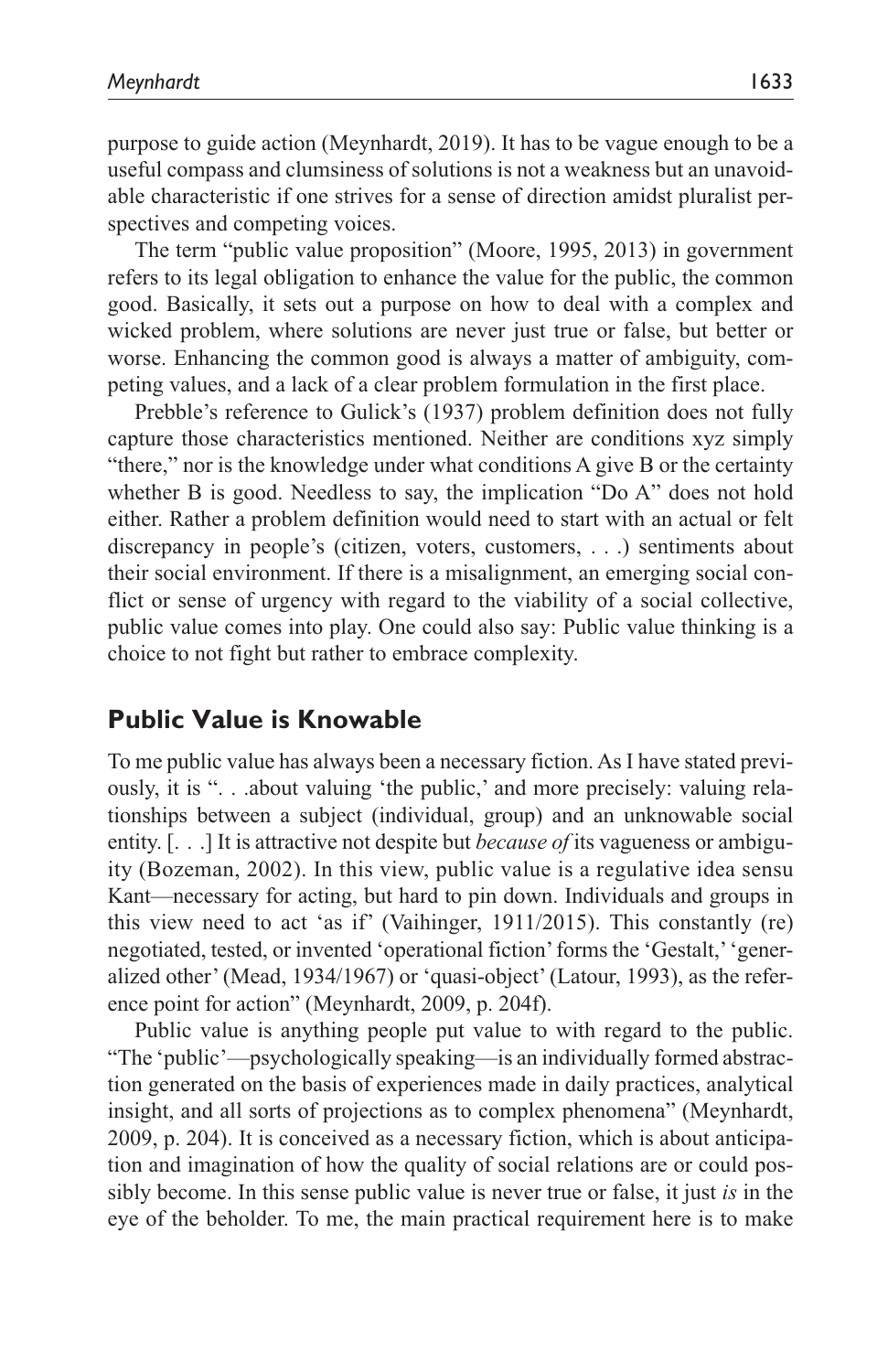people aware of public value as a way of looking at the world which goes beyond individual gains and addresses the social collective in its own right. One could even argue that leadership without providing a convincing answer to its contribution to a greater good, runs the risk of being irresponsible and arbitrary. Therefore, any authority exercising power and commanding resources needs a public value proposition to legitimize action.

But where can public value be found in the first place? We need to analyze how people interact with each other, as citizens in the public and how this influences their sense of both freedom and belonging. Public value is "situated in relationships between the individual and society, founded in individuals, constituted by subjective evaluations against basic needs, activated by and realized in emotional-motivational states, and produced and reproduced in experience-intense practices" (Meynhardt, 2009, p. 212)

Although Moore (1995) never systematically related public value to psychological mechanisms, he was very clear that it is rooted in the "desires and perceptions of individuals" (p. 52). Any value comes only into being and thus it becomes valid when individuals or groups evaluate something (an action, an object) so that they positively relate to it. Public value must be felt to become true and valid for a person or a group of people. It is at this level of microfoundation where public value comes into being. Without a subjective representation it does not "exist." Public value is co-created and emerges in relationships via joint internalization. Public value actually relates and connects people to their surroundings and by this very mechanism the surroundings (e.g., social structures) will be produced and reproduced by individuals. I will come back to this synergetic interplay between micro- and macro-level in the process of public value creation.

The necessity of an affective response and sentiment clearly contains an aspect of knowing, but more importantly it involves emotional-motivational attachment and internalization. To know something in a narrow sense of being true and false is only possible, and meaningful, if there is a right or wrong solution. We would not need a concept of public value if living together in society would be a matter of true and false. We could just speak of public knowledge, where technical knowledge would suffice. By the way, if we would have a causal explanation for how to "produce" a certain public value, it would no longer be regarded a public value but to be conceptualized as some sort of public knowledge in a narrow sense. Public value like any other value is constituted by an unpredictable subjective element. That is why public value theorizing is always also theorizing about psychological process—they are the eye of the needle for public value creation.

The bio-psycho-social human condition is too complex to be completely understood with logic and rational capabilities. History shows that people are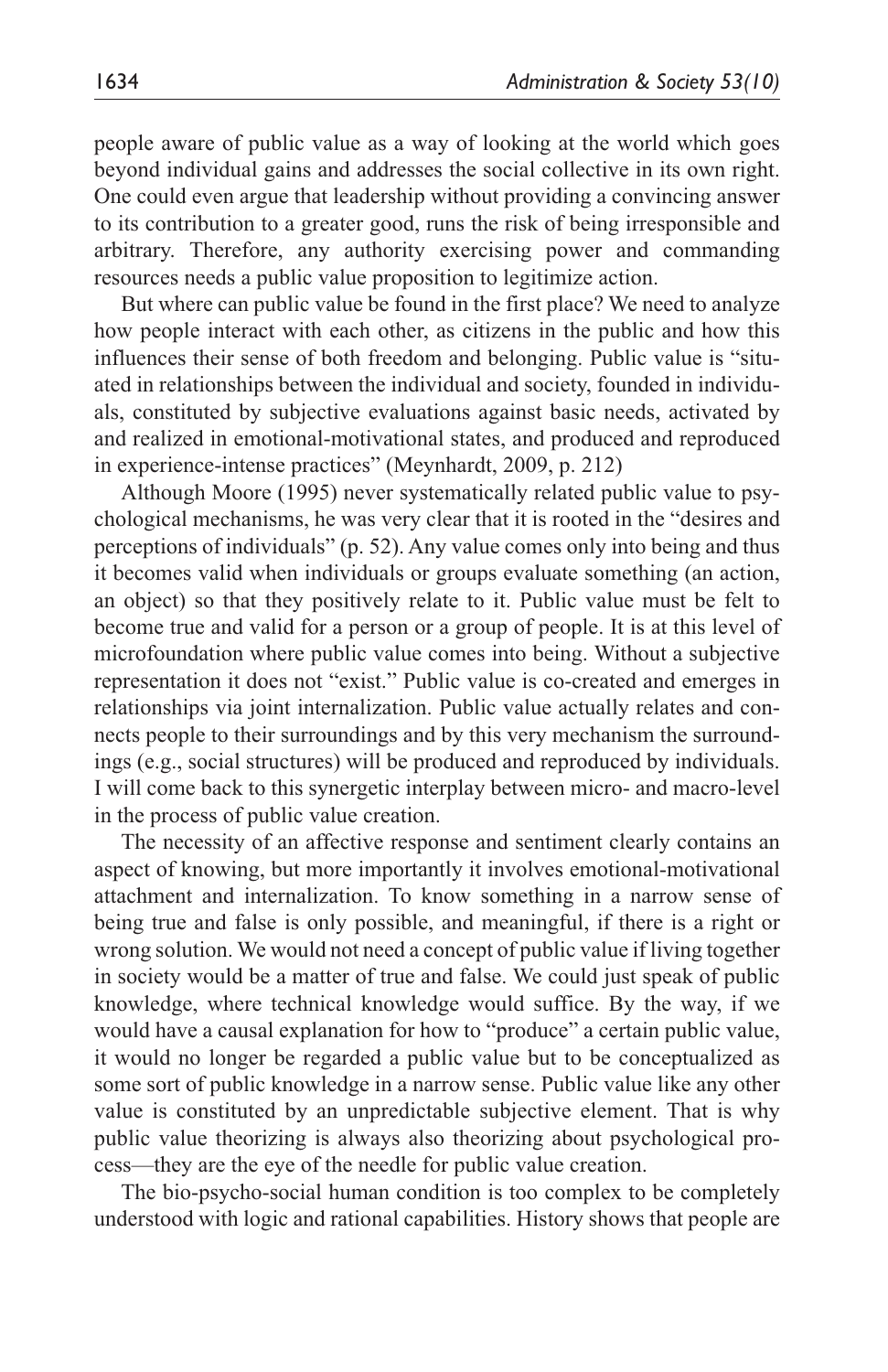prepared to accept and follow ideas (even vote for) which seem most irrational, destructive, and even self-harming. It is not the rational faculties with which we can understand why people feel attracted to or repelled from a certain public value proposition, it is the emotional-motivational sphere of valuing and evaluating. Or as Woodrow Wilson declared in an 1887 essay that "political authority is located in social emotions, not in political reason" (quoted in Thorsen, 1988, p. 103).

One may even turn Herbert Simon's famous claim of "bounded rationality" into "bounded irrationality." Or in other words: Knowing is more than feeling, but often times feeling is the only way of knowing. And public value is a door opener to non-rational modes of how people relate to their surroundings. Bluntly speaking, we should start to see that public value is not exclusive to democracies, rather any societal order must offer the experience of public value, otherwise it will not sustain.

We need to be aware that public value is a matter of attitude and can be analyzed like any other value (Meynhardt  $\&$  Jasinenko, 2021). We can ask what people think and feel, and we can observe what people do. That is why I disagree with Prebble's statement that public value is unknowable.

In this regard, I see a need to further reflect on what Prebble means when he argues: "It is not the social effect of genocide, slavery and the subjugation of women that makes those activities wrong; they are intrinsically evil." If we accept values are man-made, produced and reproduced in social relationships, any assertion of intrinsic values becomes questionable.

Public value is relative, because it "exists" in relationship, but it is not completely relativist. Let me clarify this point: Public value is relativist, because of its relational nature—it takes at least two people to create something which goes beyond the individual and reflects interdependence. In other words: Public value is already to be observed in a dyadic relationship. Public value is also relativist, because there is no universal public value. However, as long as we assume viability (to survive and to flourish) is a purpose for a social collective as well as for an individual, there are basic human needs which cannot be violated in the long run without provoking resistance and counteraction.

Basic human needs form the space in which public value can substantiate. Following needs theory, four equally important dimensions can be distinguished: First, the basic need for a stable and coherent conceptual system, and for the predictability of cause and effect relationships in one's environment translate into an instrumental–utilitarian value. Second, the basic need for a positive self-evaluation translates into a moral–ethical value dimension, which focuses on personhood, dignity, and respect. Third, the basic need for positive relationships with significant others forms the individual-level basis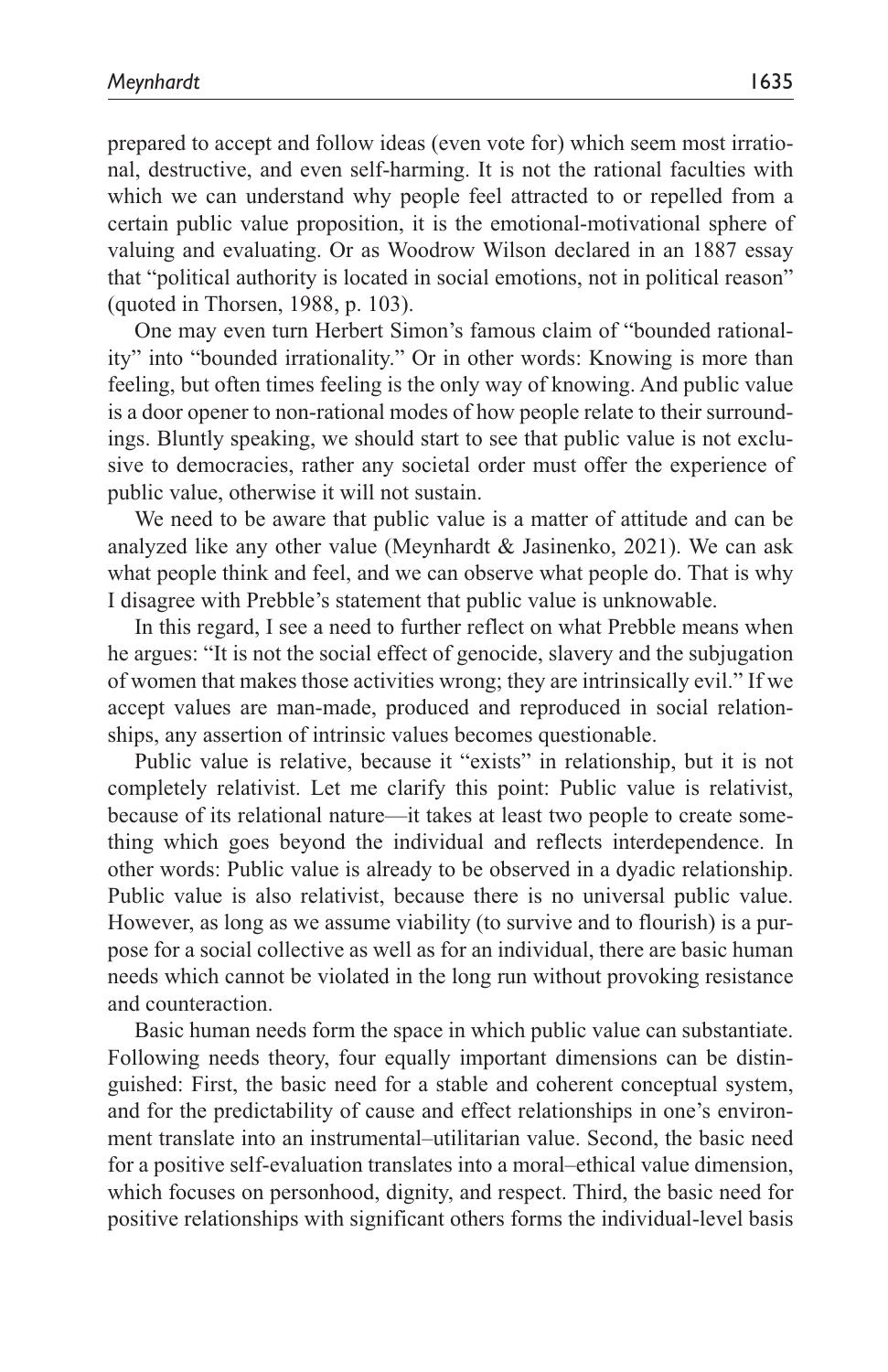of a political–social value dimension which focuses on group identity, belonging and attachment. Fourth, the basic need to avoid pain and experience pleasure is reflected in a hedonistic–esthetical value dimension which focuses on flow, fun and positive emotion (Meynhardt, 2009, 2015).

One may argue that the complex interplay between the needs depend on time and circumstance, change over a person's lifetime, and are context-sensitive to culture and the political system. One may also provide historical accounts where violating one or more of those needs was sustained over a longer period of time. However, practical wisdom and a humanity suggest a sense of what is a pathological public value and what is a healthy one. Again, public value is a necessary fiction of what could work and what should work for the collective. In a way, public value is an emancipatory project in a time when a new level of vulnerability on a global scale poses grand challenges for societies. To me, this is the deeper reason why public value thinking is so important in the next years to come.

# **Public Value Creation is Not Knowable**

Public value creation means to affect how individuals and groups think and feel about community and society. It is never just produced and delivered. Public value must be perceived to come into existence, it depends on perception, interpretation, and meaning making of individuals or groups. Given its rootedness in basic needs, it is, however, by no means arbitrary or in constant flux. Public value describes the value created from a societal viewpoint, while human needs address the fundamental psychological level in which all evaluation is rooted. In this sense public value establishes, changes, or stabilizes a new quality of relationship between individuals and their social environment.

Thus, public value is created when people's basic need fulfillment is influenced and thereby co-creating society with its societal orders, its social cohesion, and individual autonomy is fostered. The dependent variable in public value creation is a micro-foundation of values at the individual level. The result of such evaluations can be measured via public value scorecards in various forms (ranging from prioritization, screening, surveying, to exploring and sensing methods—Meynhardt, 2015) in order to determine a gap between what was intended (public value proposition) and to what extent it was realized. While public value is a phenomenon characterizing a social collective and thus not to be reduced to the sum of individual values, there is empirically no other way to approximate this quasi-object by summing up and "calculating" with individual assessments. Instead, one may argue instead, public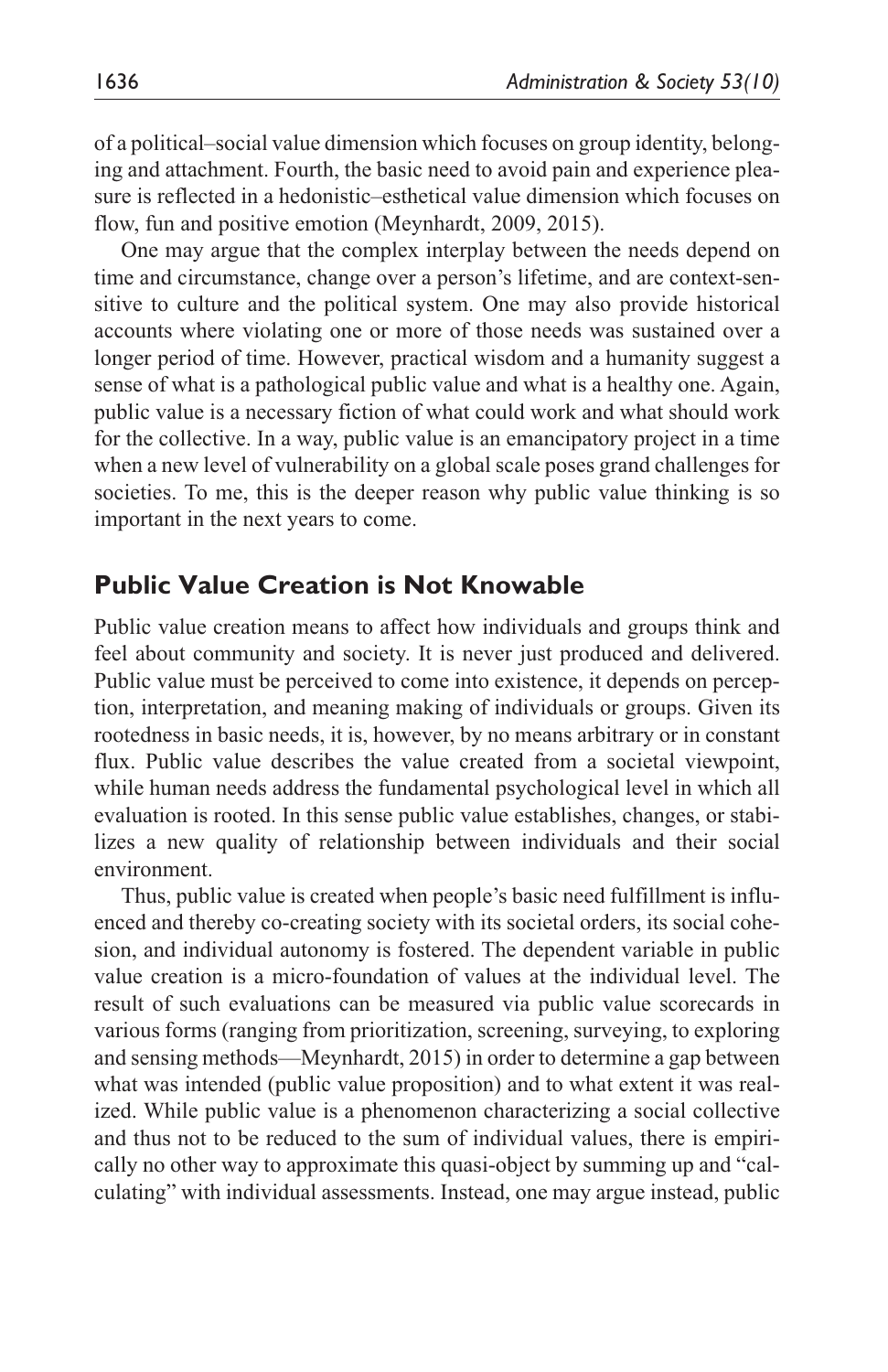value does show up via individual asssessments, since there is a primacy of the social.

Prebble argues for a "justification test" to establish truth for a certain public value proposition. It includes four "necessary conditions to justify imposing public authority on the basis that a public value proposition will increase public value." All of them are plausible. Logically impossible arguments, naturally impossible assertions, circular arguments, or opinions which are not independently substantiated are no good advisors for imposing public authorities.

Still, the test criteria largely remain in the scope of rational decision making where "truth" plays a central role. However, the dynamics of public value creation follows (social) psychological mechanisms of its own kind. Therefore, Prebble's demonstration of the impossibility of the justification test "correctly" rejects knowability of a public value proposition, but for the wrong reasons.

I suggested elsewhere to look at public value as an order parameter for social systems (Meynhardt, 2015), which allows for a different account of why public value dynamics cannot be known ex ante. As described above public value is an attitude characterizing a relationship between person or a group and its social environment. In other words, public value is a linkage mechanism between an individual microlevel and a collective macrolevel. This is where people are socialized, because they internalize societal norms and values so as to make them feel they belong and identify with a social order. Once external values become internally accepted and charged with positive emotions, they are integrated into the self-concept and may turn into personal motivation and behavior.

The psychology of such processes cannot be predicted in mechanistic terms (A gives B), it eludes predictability of simple cause-and-effect thinking. Whether we call it "wicked problems" (Rittel & Webber, 1973) or grand challenges (Eisenhardt et al., 2016), the interconnectedness, path dependency, and other characteristics of self-organizing systems do not allow a determination of outcomes. In this sense public value dynamics is indeterminate.

To better understand such dynamics, self-organization theory is a promising candidate. In its various forms, it provides principles to describe selforganization beyond equilibrium. Here I refer to respective propositions as developed by Haken (1977; see also Haken and Schiepek, 2005), and their transfer to the value dynamics realm (Meynhardt, 2004). We describe relevant systemic principles of value co-creation, but we cannot predict the process result itself (Meynhardt et al., 2016).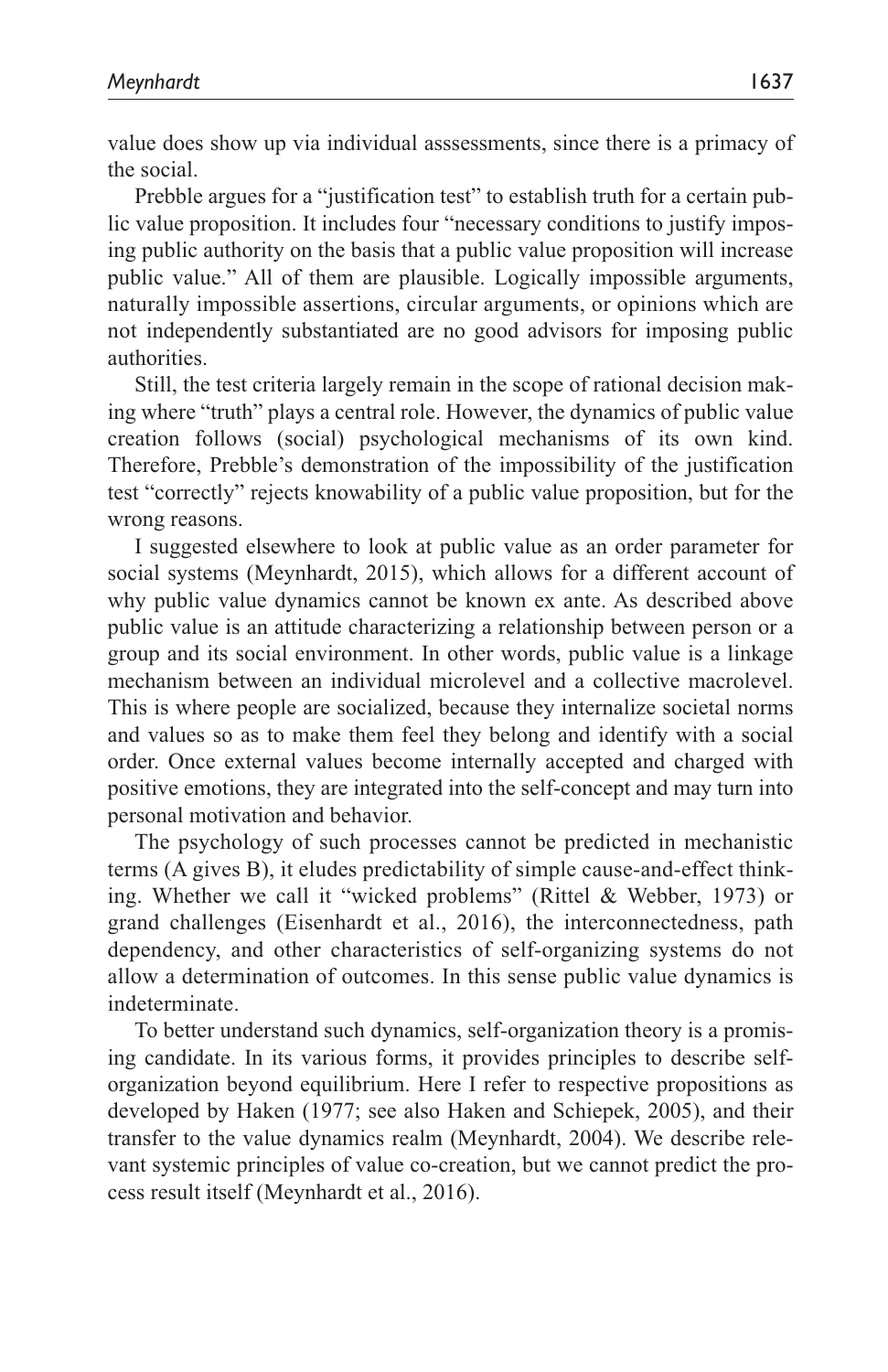One of Haken's primary propositions is that of circular causality. The basic idea is that interaction between different elements (people, groups, etc.) leads to the emergence of collective properties (e.g., shared worldviews, norms, and values), which in turn promote consensus, coherence, and orientation in chaotic interactions at a microlevel. Once an order parameter is established, the individual cannot simply deny or escape it. At an experiential level, a person may almost physically experience the pressure or forcefulness of group norms or a social climate. In such emotionally charged situations, public value perception is also activated and realized.

In this view, public values as order parameters only change when a system is critically destabilized (e.g., a massive loss of trust). This is a reason why public value perceptions appear quite stable over time as large-scale surveys suggest (e.g., Public Value Atlas, 2019).

At bifurcation points, system behavior is largely unpredictable. Different order parameters compete and stabilize each other so that the system fluctuates between different states (e.g., voters' attitude toward parties in an election). One could also read it as a source both for immunity of intended change but also for creative processes from within the systems. External factors (or control parameters) can stimulate destabilization but not intentionally cause a specific order parameter. A system's inner conditions and historically established path dependencies hinder a linear intervention.

At the individual level, psychological processes constitute the elements in the system. lf an evaluation of an experience emerging from a relationship involving the public is perceived as a positive contribution to one's basic needs (fulfillment), public value is created. The current "personal theory of reality" (Epstein, 1993) is stabilized. lf there is a negative evaluation (consciously or not), all sorts of psychological mechanisms come into play to accommodate it (e.g., distortion). If the experienced discrepancy is relevant for self-concept, considerable cognitive dissonance is triggered. Past experience is questioned, established practices and routines no longer work, and an individual feels psychological discomfort (Festinger, 1957). At least parts of the system no longer work or are invalidated, and public value is destroyed for the individual.

A social system becomes destabilized (far from equilibrium) when many people feel discomfort and new alternatives emerge to deal with that. Following Haken, it is a critical state—far from equilibrium—in which the system's response is not predictable. In such situations, in which many alternatives seem possible, there is a symmetry between different solutions that is only broken by choosing one way or the other. If a solution works, it is highly likely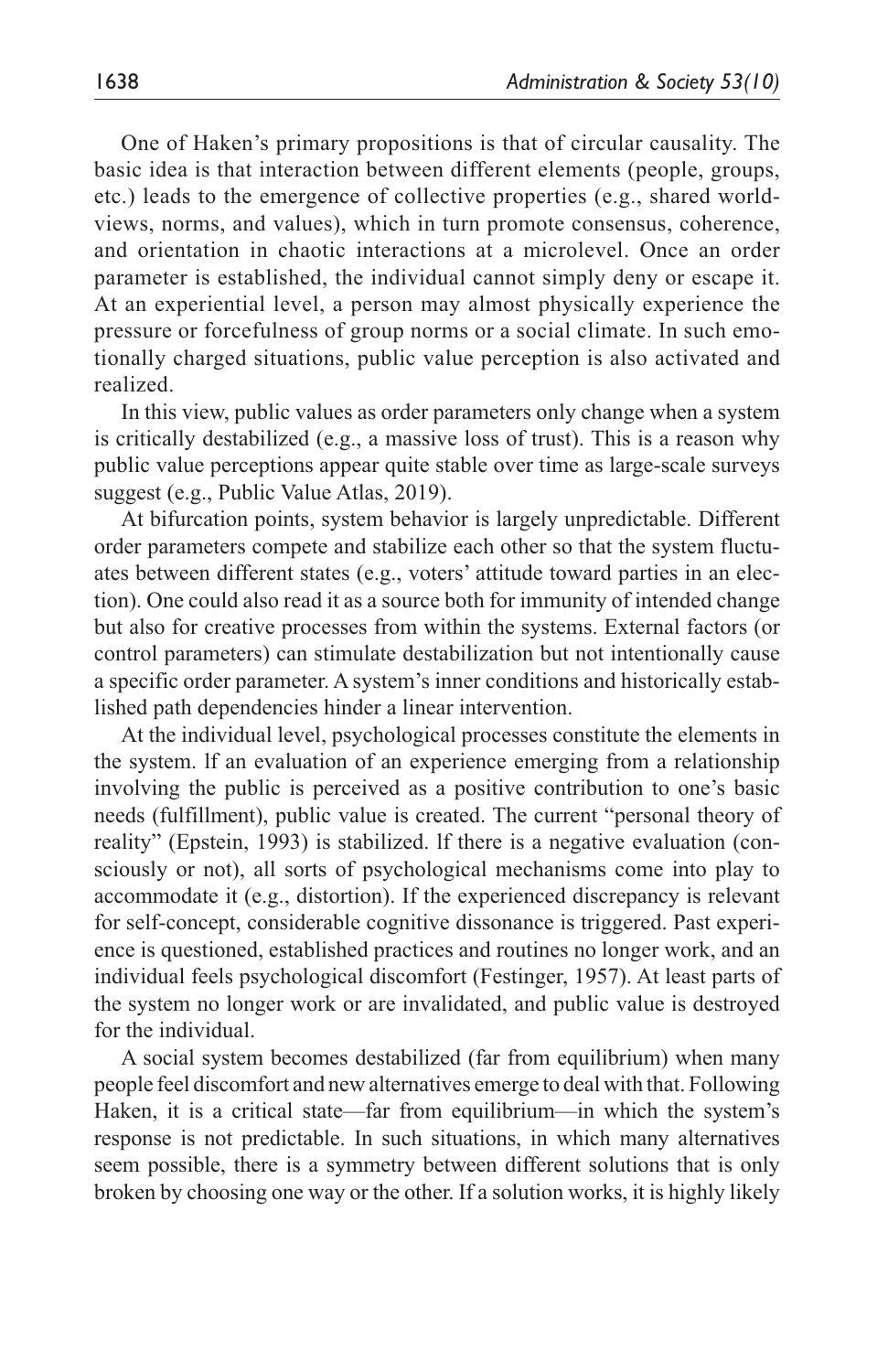that this highly emotional experience is integrated into the value system (phase transition) and guides further action. A value is enacted, that is, internalized at the individual level (from macrolevel to microlevel), or socialized (from microlevel to macrolevel). For example, sustainability as a public value is only enacted when people integrate associated attitudes in their mind-sets and behaviors.

I referenced theses processes from my previous work here at length to underline Prebble's assertion that implementing a public value proposition can never be assumed to simply be realized as intended. Public value creation is unknowable, because of its self-organizing nature. We will never be able control such processes regardless of the data quality we may generate to observe such dynamics. Overcoming a mechanistic worldview inevitably leads to an appreciation of thinking in small steps, a rejection of unattainable visions, and ultimately to an evolutionary-incremental approach to leadership. In organizational theory, this has been succinctly described as "muddling through" in decision making (Lindblom, 1959) and as "piece meal engineering" (Popper, 1971).

It may sound unpopular in the face grand challenges to argue for small steps and being experimentally clumsy in public value propositions. This takes us back to a starting point in public value thinking when Moore argued public managers should reconsider means-end-relationships from an entrepreneurial viewpoint. Today we may add that ends never justify means, a thought also articulated by Prebble in his paper.

Current management thinking would recommend to capitalize on contradictions and even to dialectically strive on paradox. It is easier said than done. First a person must become aware of competing values before they can handle it in a competent manner. It calls for lifelong self-development in enhancing awareness of public value matters—we only know what we see. Public value thinking is both an art and a skill to see beyond paradox, because it integrates it on a higher level of systemic thinking. Public value-oriented leadership is purpose-driven, that is, motivated by a social cause, to serve the common good. To me, this is a way out of living with paradox all the time, which is too exhausting.

# **Where Does This Lead Us?**

To conclude, Prebble's call for "toleration, discourse and compromise" is a very important reminder, but for different reasons than he argues. The ethical premise of avoiding harm cannot be proven like a mathematical equation ("QED"). Public value creation does follow psycho-logics, not logics.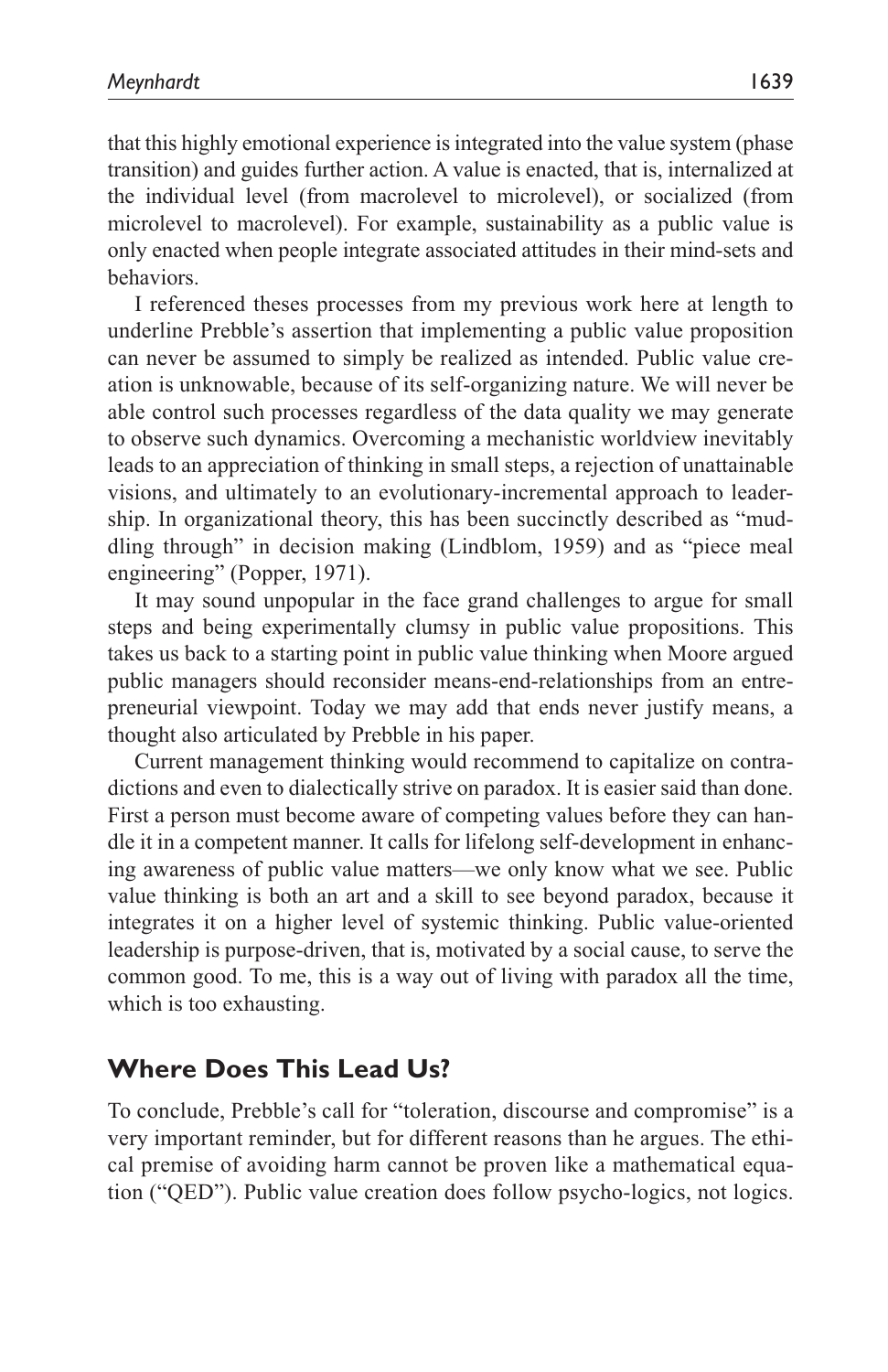It may be more adequately described by principles of emotional and social self-organization.

In the end, however, it is not so relevant which theory design we use as long as we do not follow any illusionary optimism of creating public value in a social-technological manner. Rather it is about dialogue and cooperation where public value emerges and is stabilized, or what Moore called to mobilize an authorizing environment in order to persuade and convince others. In times of polarization, public value leadership must be aware of the destabilizing effects for whole systems at bifurcation points. At these tipping points, different public values compete with each other with unpredictable outcomes. It is this evolutionary perspective of the survival of the fittest public value where I see a process-oriented public value theory heading. It might help us to better understand societal dynamics in situations where previously stable public values are contested and are no longer taken for granted. In such nonequilibrium states where an order parameter has been destabilized and a new one has not yet been established, there is much space for diversity and the coexistence of competing order parameters.

Bearing in mind the power of destructive public value propositions and their potential realization, the implication for responsible leadership is: If in doubt, it is wise to keep closest to what makes us human: dignity and respect. This is what public value is all about: to flourish in community. We can measure and know how people think and feel about public value. However, we can neither predict nor control its future direction. That is why public value leadership requires humility. Without doubt, indeterminacy is also a source for creativity and hope. Therefore, humbleness should also go along with courage and a will to create innovations for the common good.

### **Declaration of Conflicting Interests**

The author declared no potential conflicts of interest with respect to the research, authorship, and/or publication of this article.

### **Funding**

The author received no financial support for the research, authorship, and/or publication of this article.

### **References**

Bozeman, B. (2002). Public-value failure: When efficient markets may not do. *Public Administration Review*, *62*(2), 145–161.

Eisenhardt, K. M., Graebner, M. E., & Sonenshein, S. (2016). Grand challenges and inductive methods: Rigor without rigor mortis. *Academy of Management Journal*, *59*(4), 1113–1123.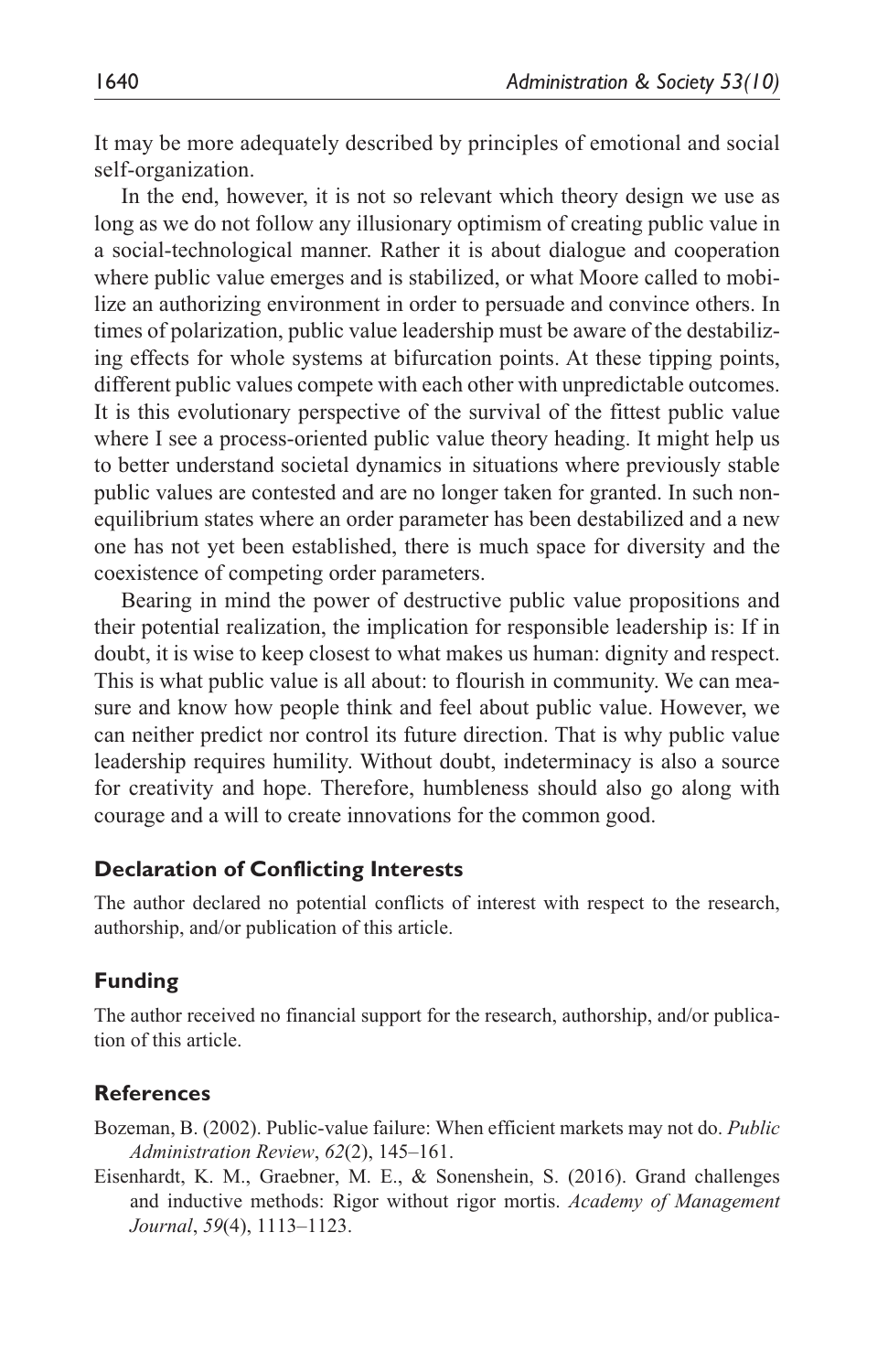- Epstein, S. (1993) Emotion and self-theory. In M. Lewis & J. M. Haviland-Jones (Eds.), *Handbook of emotions* (pp. 313–326, 321). Guilford Press Sons, Inc.
- Festinger, L. (1957). *A theory of cognitive dissonance* (Vol. 2). Stanford University Press.
- Gulick, L. (1937). Science, values and public administration. In L. Gulick & L. Urwick (Eds.), *Papers on the science of administration* (pp. 189–195). Institute of Public Administration.
- Haken, H. (1977). *Synergetics: Nonequilibrium phase transition and self-organization in physics, chemistry and biology*. Springer.
- Haken, H., & Schiepek, G. (2005). *Synergetik in der Psychologie: Selbstorganisation Verstehen und Gestalten*. Hogrefe.
- Heifetz, R. A. (1994). *Leadership without easy answers*. Belknap Press.
- Hirschman, A. O. (1982). *Shifting involvements: Private interests and public action*. Princeton University Press.
- Johnson, B. (2020, March, 29). *Video statement on Twitter*. Retrieved September 6, 2021, from<https://t.co/kxdqItMYSE>
- Latour, B. (1993). *We have never been modern* (C. Porter, Trans). Harvard University Press.
- Lindblom, C. E. (1959). The science of "muddling through". *Public Administration Review*, *19*(1), 79–88.
- Mead, G. H. (1934/1967). *Mind, self, and society*. Chicago University Press.
- Meynhardt, T. (2004). *Wertwissen: Was organisationen wirklich bewegt*. Waxmann.
- Meynhardt, T. (2009). Public value inside: What is public value creation? *International Journal of Public Administration*, *32*(3–4), 192–219.
- Meynhardt, T. (2015). Public Value: Turning a conceptual framework into a scorecard. In J. M. Bryson, B. C. Crosby, & L. Bloomberg (Eds.), *Public value and public administration* (pp. 147–169). Georgetown University Press.
- Meynhardt, T. (2019): Public value: Value creation in the eyes of society. In A. Lindgreen, N. Koenig-Lewis, M. Kitchener, J. D. Brewer, M. H. Moore, & T. Meynhardt (Eds.), *Public value: Deepening, enriching, and broadening the theory and practice* (pp. 5–23). Routledge.
- Meynhardt, T., Chandler, J. D., & Strathoff, P. (2016). Systemic principles of value co-creation: Synergetics of value and service ecosystems. *Journal of Business Research*, *69*(8), 2981–2989.
- Meynhardt, T., & Jasinenko, A. (2021). Measuring public value: Scale development and construct validation. *International Public Management Journal*, *24*(2), 222–249.<https://doi.org/10.1080/10967494.2020.1829763>
- Moore, M. H. (1995). *Creating public value: Strategic management in government*. Harvard University Press.
- Moore, M. H. (2013). *Recognizing public value*. Harvard University Press.
- Popper, K. (1971). *The open society and its enemies*. Princeton University Press.
- Public Value Atlas. (2019). *Public value contribution*. Retrieved August 10, 2021, from https://<www.gemeinwohlatlas.de>/en/
- Rittel, H. W., & Webber, M. M. (1973). Dilemmas in a general theory of planning. *Policy Sciences*, *4*(2), 155–169.